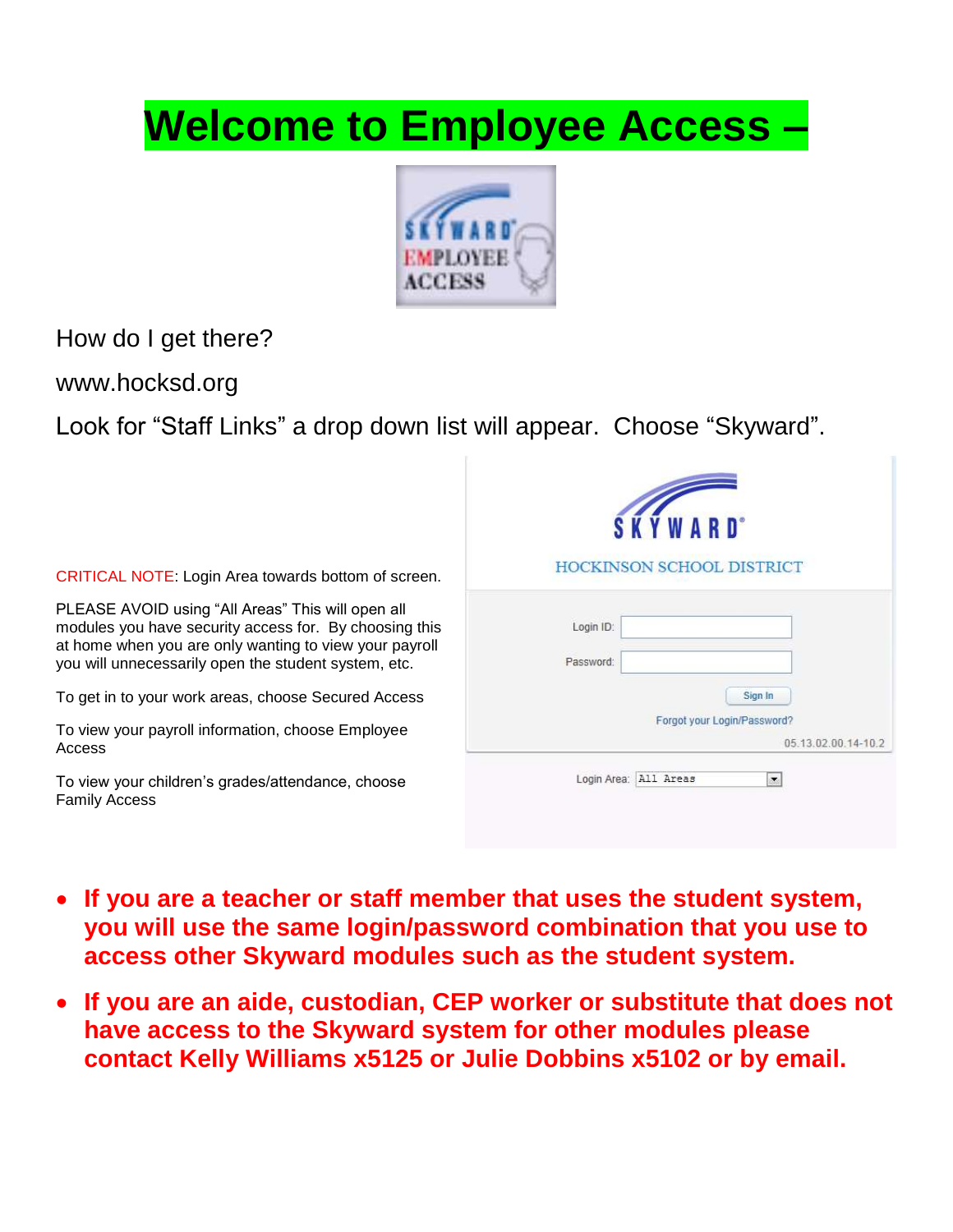# **Index**

- Employee Access Tips/Tricks
- How to View/Print a Pay Stub including Year-to-Date info
	- o Optional inclusion of social security number
- How to View/Print Calendar Year-to-Date Earnings
- How to View/Print Account Payable Check Stubs
- Mileage and Reimbursements
- How to View/Print your W2 Information
- How to navigate through Time Off (Leave Balances)
- Personal Information Tab the one stop shopping button  $\odot$

Beyond what is included in this instruction pamphlet you may also view your assignment, credits, step/lane, degrees, certificates, food service balances, etc. Explore!!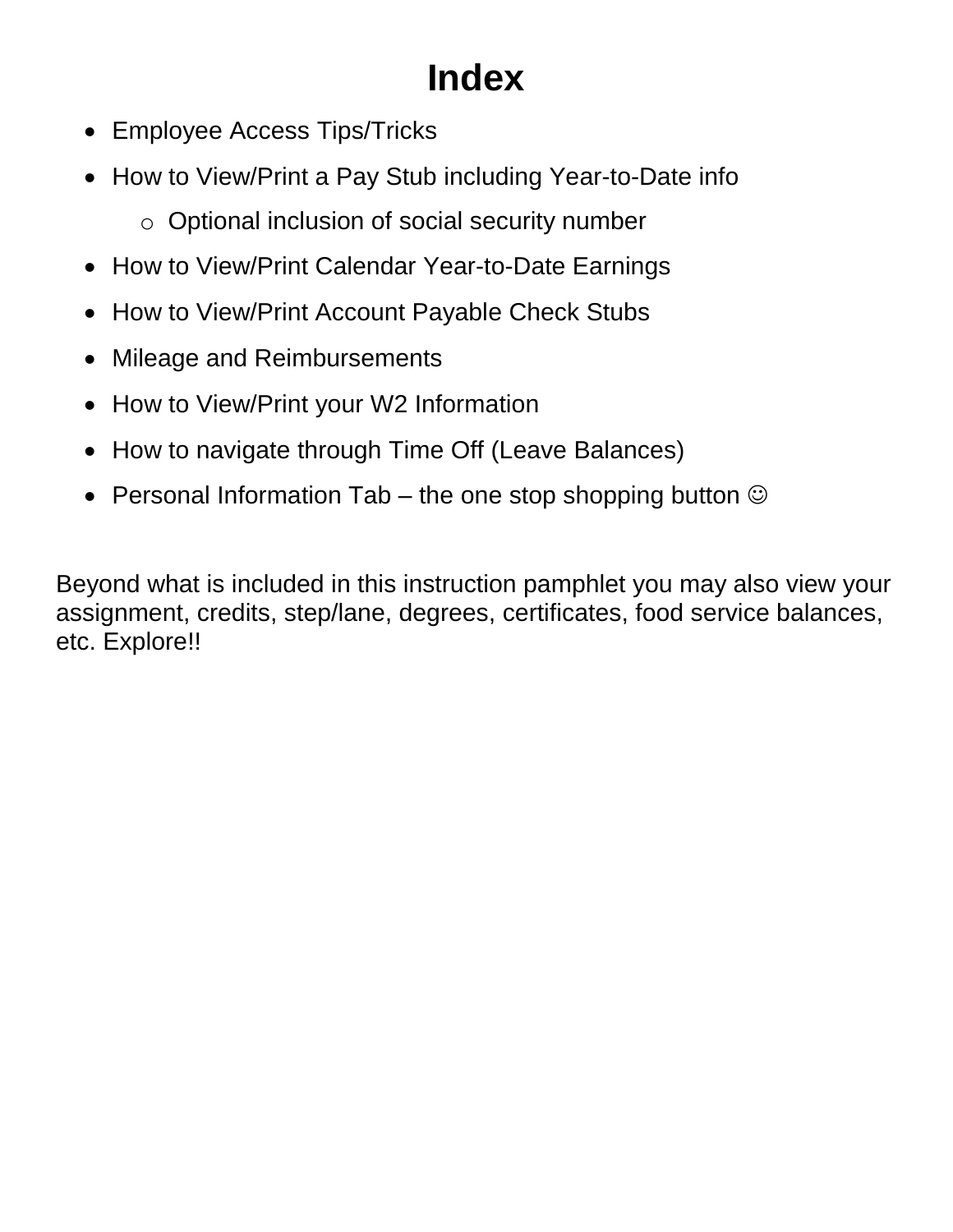### **Employee Access – Tips and Tricks**

The following instructions will give you the basic tools necessary to navigate in the Employee Access module of WesPac. Upon entry to the module you will see picture icons we refer to as tabs. Tabs take you forward through the system and the word  $\Box$  Back on the screen takes you to the previous screen.

In a view only mode, wherever you see a "" means you may click on the "If to see expanded information pertaining to the information you are viewing. It is not advisable to click on the " $\blacktriangleright$  "if you intend to print the information or view it in a print version. It is a limited access view only option.

Other options: Wherever you see **YOU RE** you have the ability to choose quick filter, charts, dump data to Excel spreadsheet or print.

Wherever you see **You are a set of the Contract of the Window of My Print Queue** you can Create a

Note, Take a screen shot, Add page to Favorites, Open a New Window or go to your Print Queue.

When you see things throughout the program that are underlined for instance a check number in check history, it means it takes only one mouse click to open it. If it is black then it requires two clicks of the mouse.

The system will not automatically show your social security number, however it is possible for you to add it to your paystubs when desired by entering the number yourself which then validates in the system.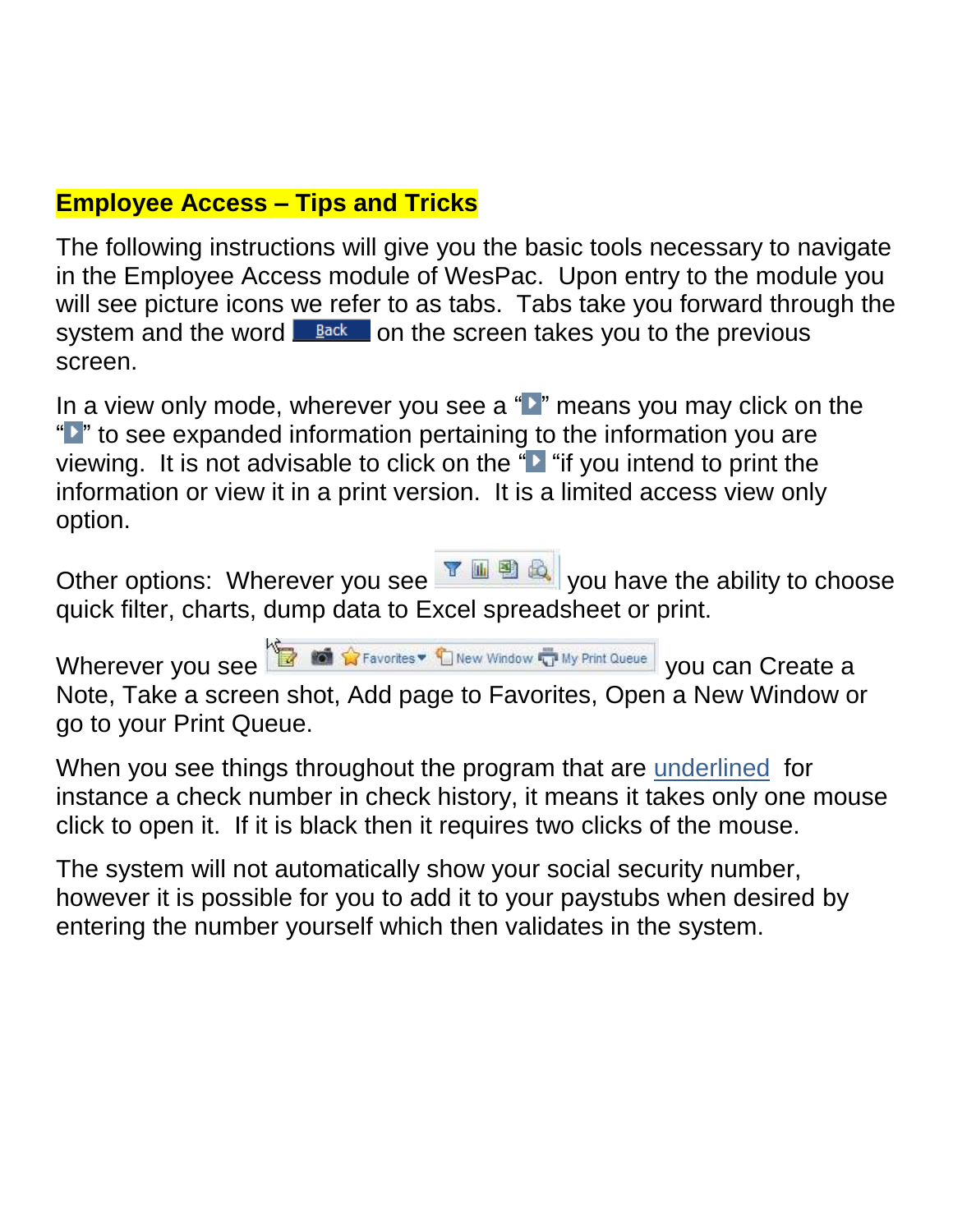#### **How to Print a Paystub w/ YTD Information (optional Social Security Number)**

Login to Employee Access using credentials provided by your payroll office.



Click on **Employee Information Tab** then in the dropdown **Payroll** box select **Check History** 

| ARD <sup>*</sup><br>Employee<br>Time<br><b>Home</b><br>÷<br><b>Information</b><br>Off |    |                                   |   |
|---------------------------------------------------------------------------------------|----|-----------------------------------|---|
| Employee Information                                                                  |    | - Payroll                         |   |
| Personal Information                                                                  | Ð  | <b>Check History</b>              |   |
| Calendar                                                                              | ç. | Calendar Year-to-Date             |   |
| Modify HR Calendar Events                                                             | t  | <b>Fiscal Year-to-Date</b>        | ¢ |
| <b>Online Forms</b>                                                                   | ٢  | <b>Direct Deposit Information</b> | t |
|                                                                                       |    | W2 Information                    | ٢ |
|                                                                                       |    | W4 Information                    | ¢ |
|                                                                                       |    | <b>Flex Information</b>           | ٩ |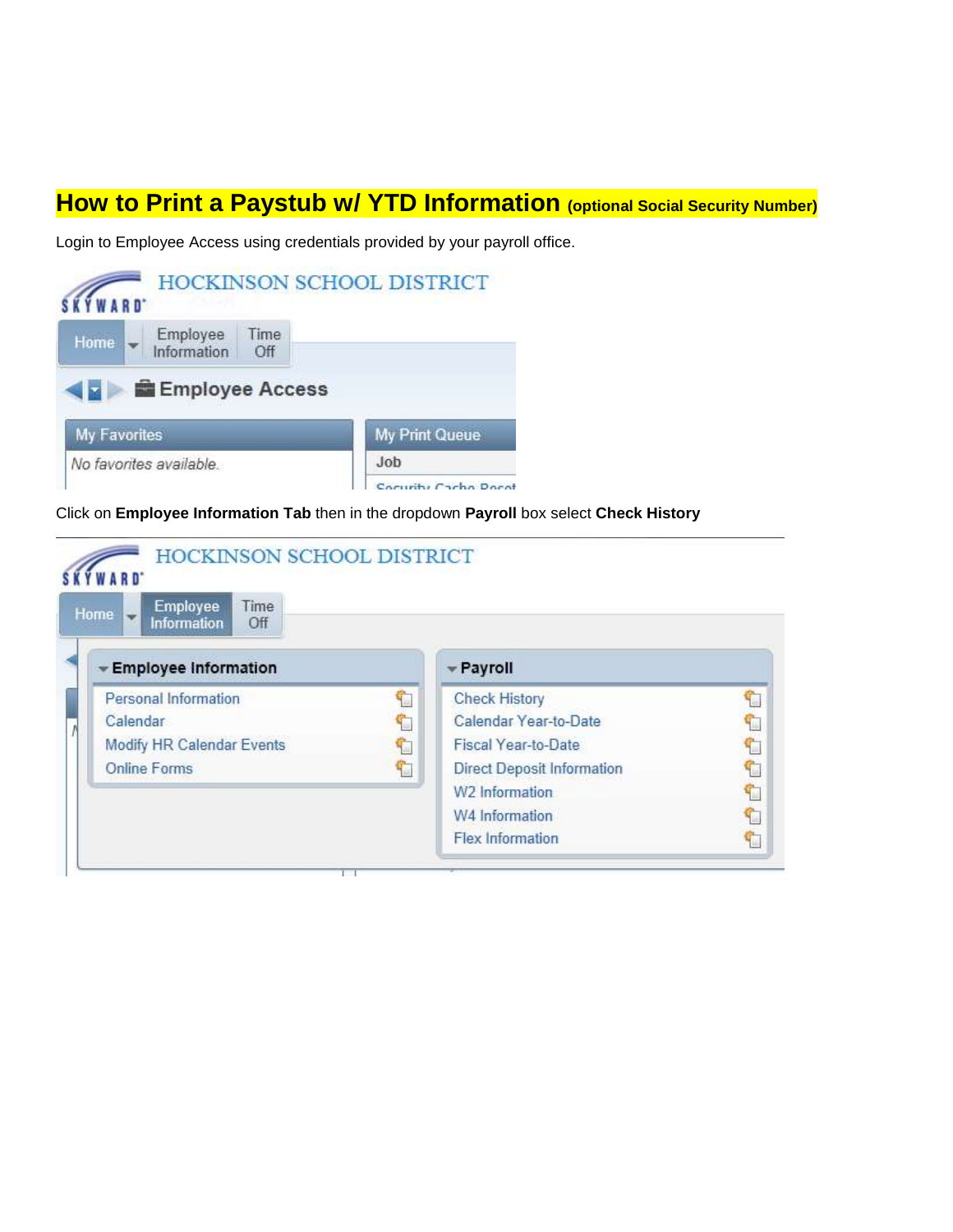## On the **Check Detail Information** screen, you will want to click on the **Check Number**

| Favorites v New Window T My Print Queue<br>R<br>Fiters: * Skyward Default<br>了西图及<br>Show<br>▾<br>Check<br>Show<br>Check with<br>$\overline{\phantom{a}}$ |
|-----------------------------------------------------------------------------------------------------------------------------------------------------------|
|                                                                                                                                                           |
|                                                                                                                                                           |
|                                                                                                                                                           |
|                                                                                                                                                           |
| YTD Amts                                                                                                                                                  |
|                                                                                                                                                           |
|                                                                                                                                                           |
|                                                                                                                                                           |
|                                                                                                                                                           |
|                                                                                                                                                           |
|                                                                                                                                                           |
|                                                                                                                                                           |

| Show       |
|------------|
| Check with |
| YTD Amts   |
|            |

Click on the check date to highlight the check that you want to view and then click or

You can also click on the check number to open, but it will not include the YTD totals in that view.

There are two printing options in Employee Access. The first option is a shortcut o print exactly what you see on the screen by pressing CTRL+P. Note that if you are printing a paystub and you want the social security number on the printout, the shortcut will not work. You would need to use the second option as shown below.

#### **OR**

Or you may click on  $\frac{1}{\sqrt{2}}$  Print on the upper right hand of your screen which runs the report through a queue and allows you the ability to include your social security number. When this screen displays, click on the radio button for

| <b>C</b> Print full Social Security Number | , enter your social security in the box provided | full SSN: 123-45-6789 | and then click on the word |
|--------------------------------------------|--------------------------------------------------|-----------------------|----------------------------|
| Print                                      |                                                  |                       |                            |

| Chttps://www2.swrdc.wa-k12.net/?hProgram=hr/4paear05.p&hReportTitle=02/29/2012 Check Information - Windows Int  ■□× |             |                              |  |
|---------------------------------------------------------------------------------------------------------------------|-------------|------------------------------|--|
| Print 02/29/2012 Check Information                                                                                  |             |                              |  |
| 02/29/2012 Check Information                                                                                        | Print.      |                              |  |
| Don't print Social Security Number                                                                                  | <b>Back</b> |                              |  |
| O Print last 4 digits of Social Security Number<br>O Print full Social Security Number                              |             |                              |  |
| You must enter the SSN for authentication in order to print the full SSN:                                           |             |                              |  |
|                                                                                                                     |             |                              |  |
|                                                                                                                     |             |                              |  |
|                                                                                                                     |             |                              |  |
|                                                                                                                     |             |                              |  |
| <b>Trusted sites</b>                                                                                                |             | $\sqrt{a}$ - $\sqrt{a}$ 100% |  |

This will take you to a print queue. Example of print queue: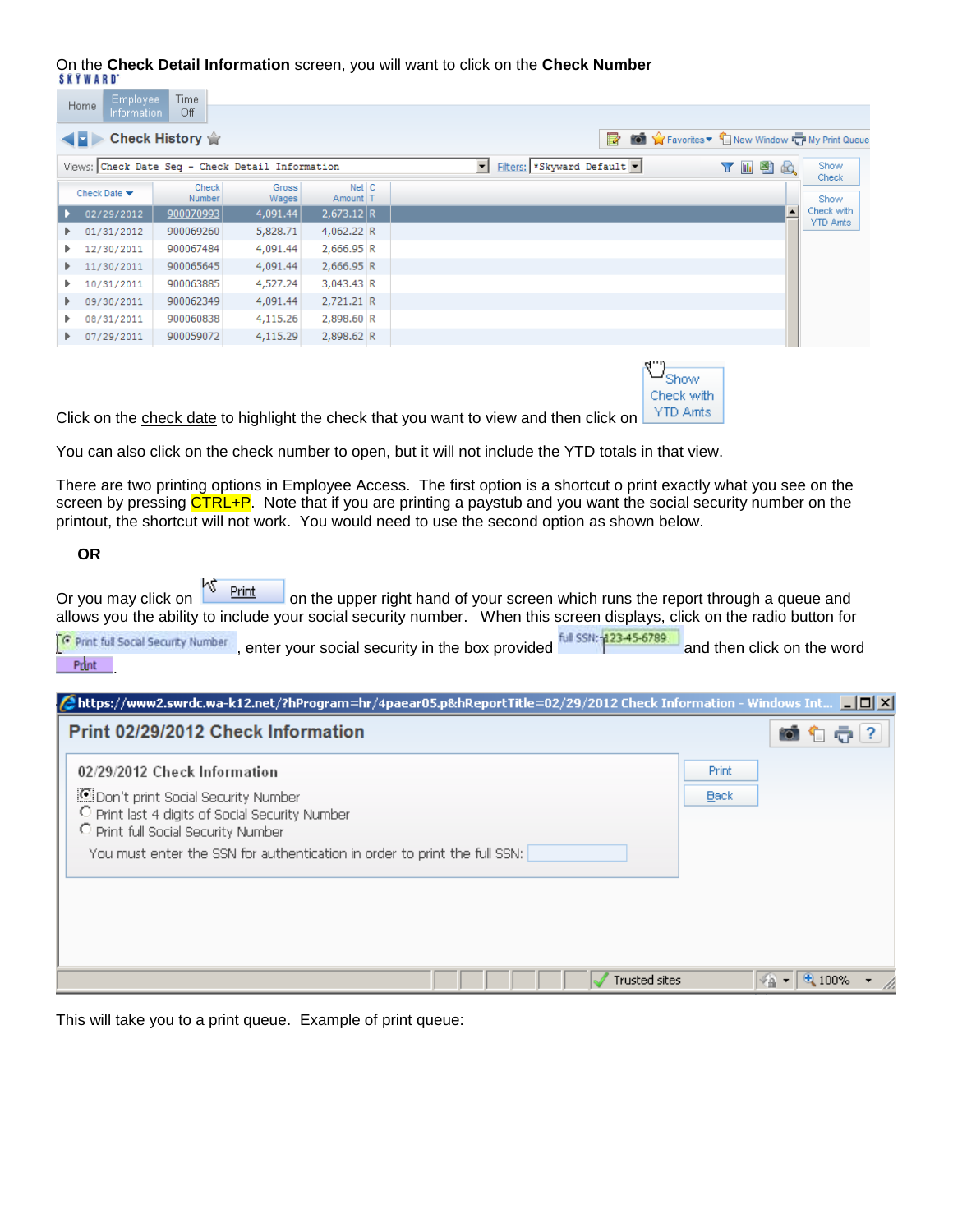

#### **How to Print Calendar Year to Date Earnings**

Login to Employee Access using credentials provided by your payroll office.

Click on **Employee Information Tab**. In the drop down menu boxes select Calendar Year to Date



Calendar

Double Click on the **Year you wish to view or click on the <b>button** to open the W2 Information sheet for that **year.**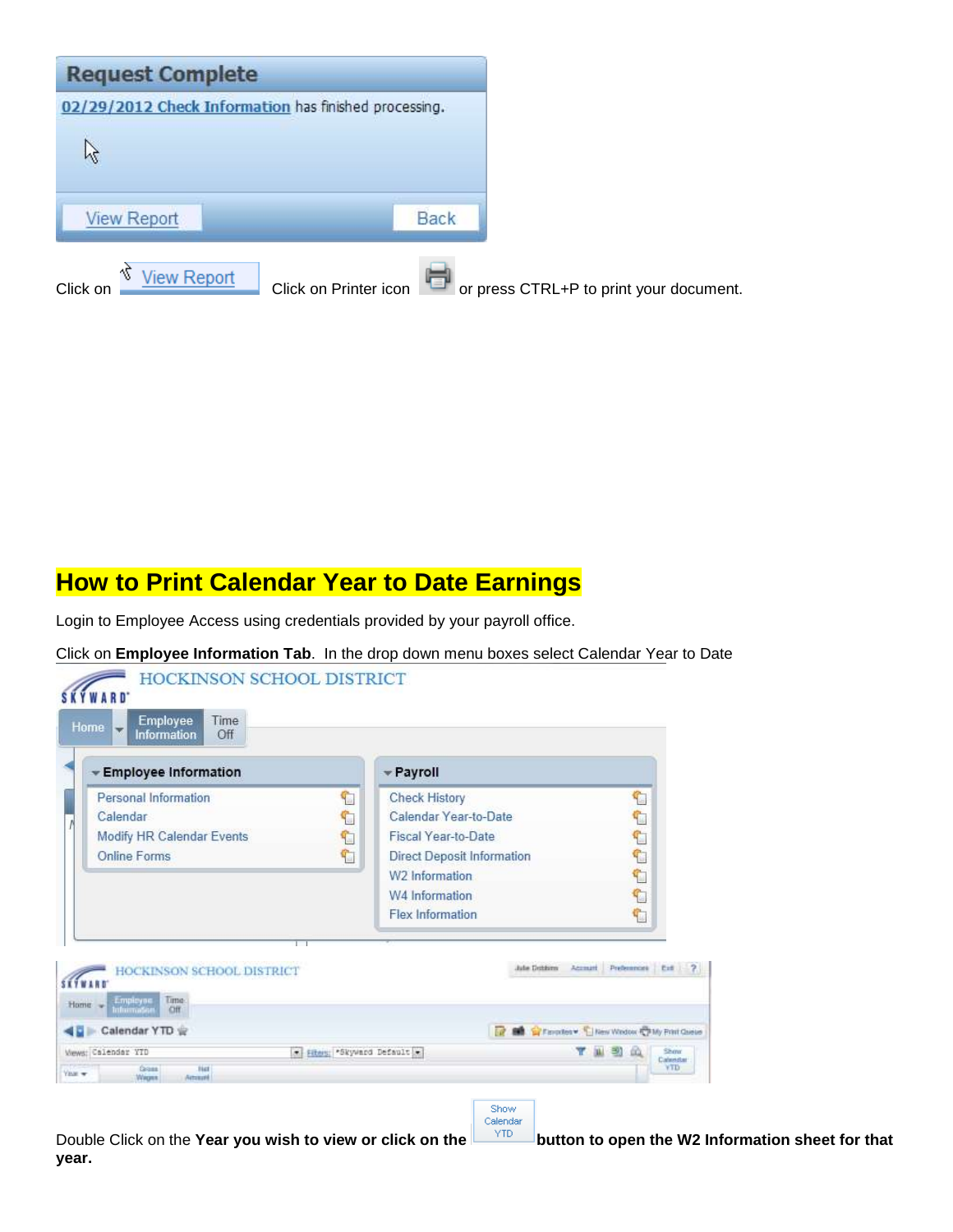Click on  $\frac{1}{\sqrt{2}}$  Print on the upper right hand of your screen.

Click on the radio button that says **Print Full Social Security Number and then enter your full social security number without dashes in the area provided (the dashes will appear after entering the number).**

| Print 02/29/2012 Check Information<br><b>Mitch</b><br>02/29/2012 Check Information<br>Print<br><b>Com't print Social Security Number</b><br><b>Back</b><br>C Print last 4 digits of Social Security Number<br>C Print full Social Security Number<br>You must enter the SSN for authentication in order to print the full SSN:<br>$\frac{1}{2}$ $\frac{1}{2}$ $\frac{1}{2}$ 100% $\frac{1}{2}$<br>Trusted sites<br>Print<br><b>View Report</b><br><b>Back</b><br><b>HUU</b> SUU<br><b>View Report</b> | 2https://www2.swrdc.wa-k12.net/?hProgram=hr/4paear05.p&hReportTitle=02/29/2012 Check Information - Windows Int… |  |  |  |  |
|-------------------------------------------------------------------------------------------------------------------------------------------------------------------------------------------------------------------------------------------------------------------------------------------------------------------------------------------------------------------------------------------------------------------------------------------------------------------------------------------------------|-----------------------------------------------------------------------------------------------------------------|--|--|--|--|
|                                                                                                                                                                                                                                                                                                                                                                                                                                                                                                       |                                                                                                                 |  |  |  |  |
|                                                                                                                                                                                                                                                                                                                                                                                                                                                                                                       |                                                                                                                 |  |  |  |  |
|                                                                                                                                                                                                                                                                                                                                                                                                                                                                                                       |                                                                                                                 |  |  |  |  |
|                                                                                                                                                                                                                                                                                                                                                                                                                                                                                                       |                                                                                                                 |  |  |  |  |
|                                                                                                                                                                                                                                                                                                                                                                                                                                                                                                       |                                                                                                                 |  |  |  |  |
| Click on<br>Request Complete<br>2011 Calendar YTD Information has finished processing.                                                                                                                                                                                                                                                                                                                                                                                                                |                                                                                                                 |  |  |  |  |
|                                                                                                                                                                                                                                                                                                                                                                                                                                                                                                       |                                                                                                                 |  |  |  |  |
|                                                                                                                                                                                                                                                                                                                                                                                                                                                                                                       |                                                                                                                 |  |  |  |  |
|                                                                                                                                                                                                                                                                                                                                                                                                                                                                                                       |                                                                                                                 |  |  |  |  |
|                                                                                                                                                                                                                                                                                                                                                                                                                                                                                                       |                                                                                                                 |  |  |  |  |
|                                                                                                                                                                                                                                                                                                                                                                                                                                                                                                       |                                                                                                                 |  |  |  |  |
| or press CTRL+P to print your document.<br>Click on Printer icon                                                                                                                                                                                                                                                                                                                                                                                                                                      | Click on                                                                                                        |  |  |  |  |

#### **How to View/Print Your Accounts Payable Check Stubs**

Click on **Employee Information Tab**. In the drop down menus select Accounts Payable Payments by clicking on it.



On the **Check Detail Information** screen you will want to double click on the **Check Number**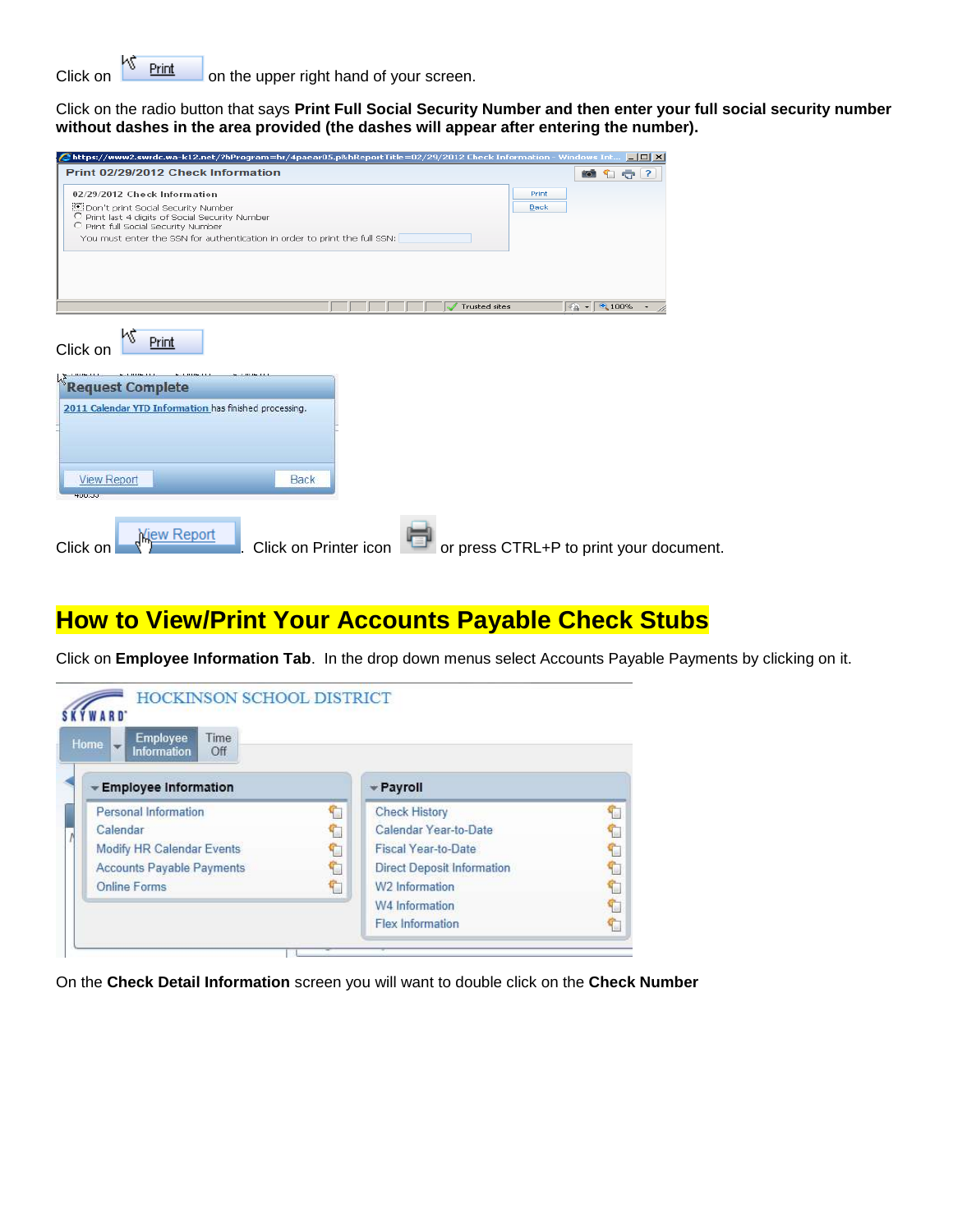| Employee<br>Information<br>Home $\vert$ $-$     | Time<br>Off  |                |                 |
|-------------------------------------------------|--------------|----------------|-----------------|
| AP Payments                                     |              |                |                 |
| Views; AP Payments - Hiters; 'Skyward Default - |              |                |                 |
| Check Date -                                    | Check Direct | Number Deposit | Check<br>Amount |
| 05/31/2013                                      | 81022        |                | 79.02           |

Options: You may click on the check number or click on **Check** on the right hand side of your screen to view your check stub.

Click on the radio button that says **Print Full Social Security Number and then enter your full social security number**  without dashes in the area provided (the dashes will appear after entering the number).

Show

| -04/29/2011 Check Information<br>Print<br>O Don't print Social Security Number<br><b>Back</b><br>C Print last 4 digits of Social Security Number<br>C Print full Social Security Number<br>You must enter the SSN for authentication in order to print the full SSN: 123-45-6789 | k۵<br>Print<br>Click on                 |
|----------------------------------------------------------------------------------------------------------------------------------------------------------------------------------------------------------------------------------------------------------------------------------|-----------------------------------------|
| Request Complete<br>2011 Calendar YTD Information has finished processing.<br><b>View Report</b><br><b>Back</b>                                                                                                                                                                  |                                         |
| <b>HUURUS</b><br><b>Yiew Report</b><br>Click on Printer icon<br>Click on                                                                                                                                                                                                         | or press CTRL+P to print your document. |

#### **How to View/Print Your W2 Tax Year Information**

Click on **Employee Information and then W2 information from drop down menu.**

| Employee<br>Time<br>Home<br><b>Information</b><br>Off |          |                                   |  |
|-------------------------------------------------------|----------|-----------------------------------|--|
| <b>Employee Information</b>                           |          | - Payroll                         |  |
| Personal Information                                  | <b>T</b> | <b>Check History</b>              |  |
| Calendar                                              |          | Calendar Year-to-Date             |  |
| Modify HR Calendar Events                             | T.       | Fiscal Year-to-Date               |  |
| <b>Accounts Payable Payments</b>                      |          | <b>Direct Deposit Information</b> |  |
| <b>Online Forms</b>                                   | ٢        | W2 Information                    |  |
|                                                       |          | W4 Information                    |  |
|                                                       |          | <b>Flex Information</b>           |  |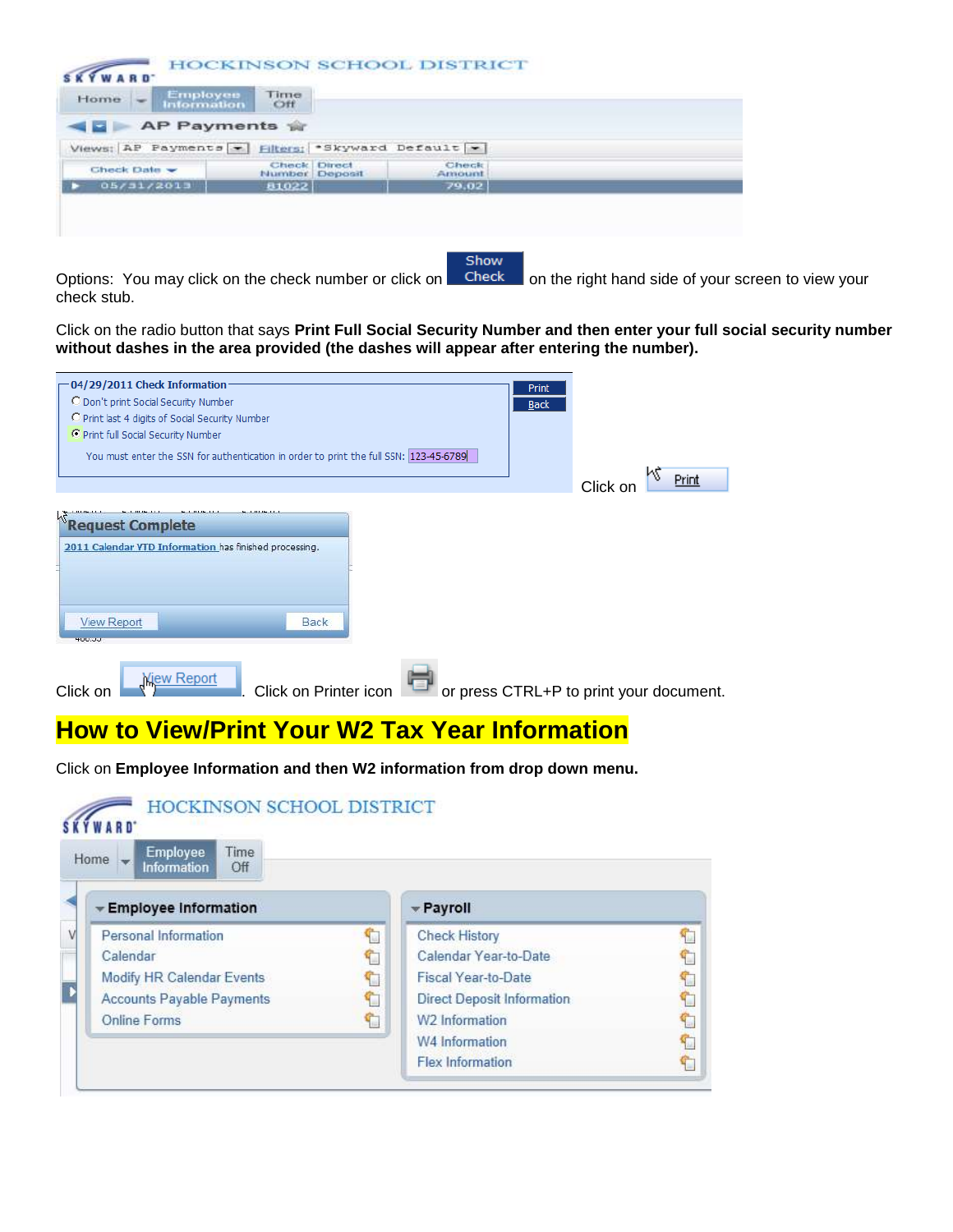| <b>W2</b> Inf              |  |
|----------------------------|--|
| Views: W2 Inform           |  |
| Year ❤                     |  |
| 2011                       |  |
| $\blacktriangleright$ 2010 |  |
| ▶ 2009                     |  |
| ▶ 2008                     |  |

Click on the **year**

On the W2 Information screen you will note the most current year is Underlined.

| <b>Employee</b><br>Time<br>Home                                                                                                                                     |                                                                                                                                                                                                                                           |
|---------------------------------------------------------------------------------------------------------------------------------------------------------------------|-------------------------------------------------------------------------------------------------------------------------------------------------------------------------------------------------------------------------------------------|
| Off<br><b>Information</b><br>m                                                                                                                                      |                                                                                                                                                                                                                                           |
| W2 Information $\hat{\mathbb{F}}$<br>÷                                                                                                                              | <b>The Second Second Second Second Second Second Second Second Second Second Second Second Second Second Second Second Second Second Second Second Second Second Second Second Second Second Second Second Second Second Second </b><br>Ø |
| Views: W2 Information   Fiters: *Skyward Default                                                                                                                    | Show W2 Info<br>山魈<br>Υ<br>C                                                                                                                                                                                                              |
| Medicare State<br>Social Security<br>Social Security<br>Medicare<br>Federal<br>Federal<br>Year $\blacktriangledown$<br>Tax<br>Wages<br>Wages<br>Tax<br>Tax<br>Wages | State 1 State<br>State 1<br>Wages<br>Taxes $2$                                                                                                                                                                                            |
| Show W2 Info<br>When you click on the year or the<br>button your W2 Information sheet will open.                                                                    |                                                                                                                                                                                                                                           |
| The shortcut for printing is CTRL+P.                                                                                                                                |                                                                                                                                                                                                                                           |
| OR.                                                                                                                                                                 |                                                                                                                                                                                                                                           |
| Request Complete                                                                                                                                                    |                                                                                                                                                                                                                                           |
| 2011 Calendar YTD Information has finished processing.                                                                                                              |                                                                                                                                                                                                                                           |
|                                                                                                                                                                     |                                                                                                                                                                                                                                           |
| <b>View Report</b><br>Back<br><b>HUU</b> SUU                                                                                                                        |                                                                                                                                                                                                                                           |

 $\mathcal{E}$ 

| Click on | <b>Niew Report</b> | Click on Printer icon $\Box$ or press CTRL+P to print your document. |
|----------|--------------------|----------------------------------------------------------------------|
|          |                    |                                                                      |

## **Time Off**

.

Click on **Time Off Tab** then select **My Status** in the drop down menu.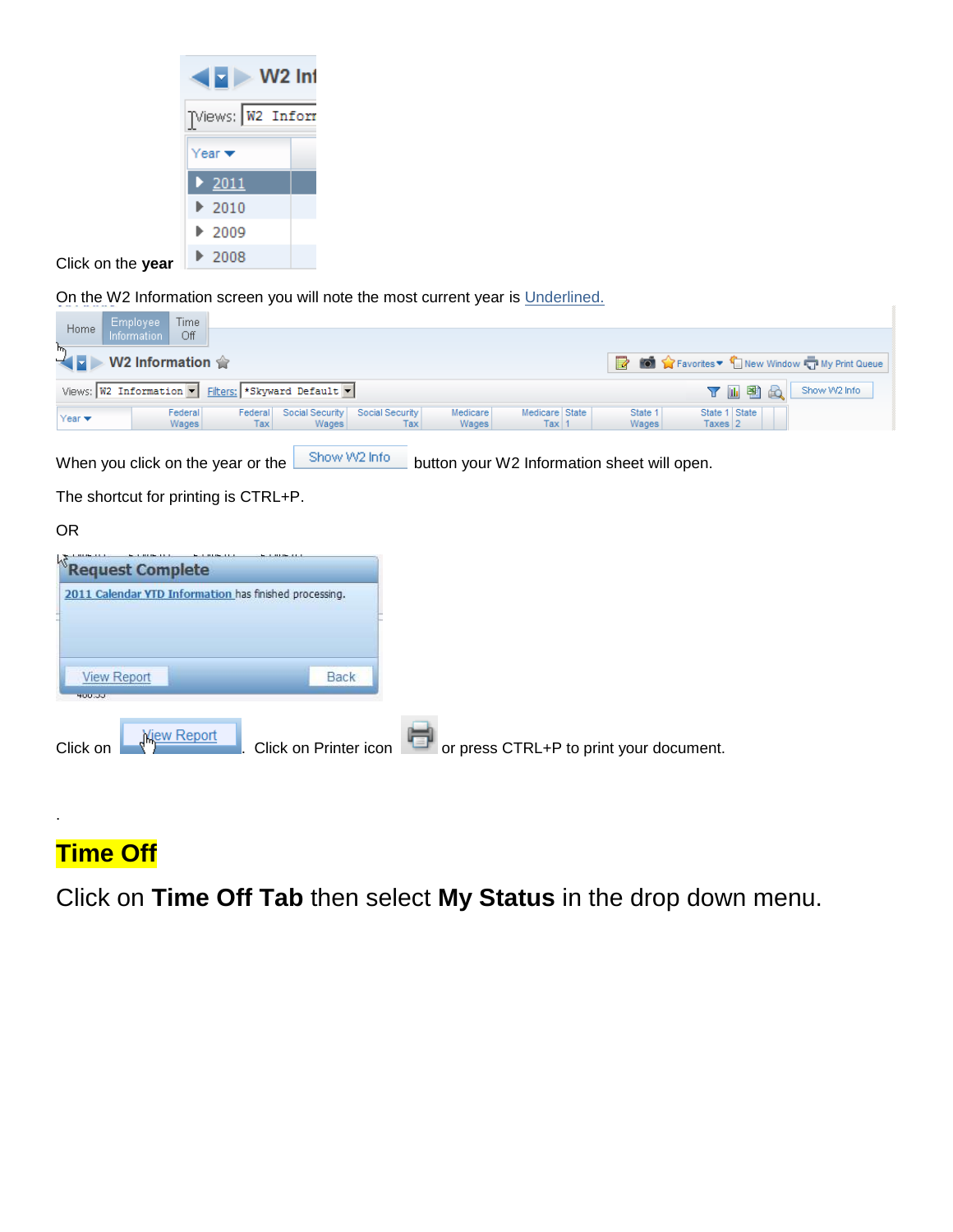| Home                      | <b>Employee</b><br><b>Information</b> | Time<br>Off |     |       |  |  |  |  |
|---------------------------|---------------------------------------|-------------|-----|-------|--|--|--|--|
| Time Off                  |                                       |             |     |       |  |  |  |  |
|                           | My Status                             |             |     |       |  |  |  |  |
| Year $\blacktriangledown$ |                                       | Wages       | Tax | Wages |  |  |  |  |

#### **This will take you to a screen that looks like:**

| SETWARD<br>Employee This<br>Home <sub>s</sub> | <b>HOCKINSON SCHOOL DISTRICT</b> |          |      |           |          |         |           | Julie Dobbins                                          | Account               | <b>Preferences</b> | Ext                      | $\frac{1}{2}$ |
|-----------------------------------------------|----------------------------------|----------|------|-----------|----------|---------|-----------|--------------------------------------------------------|-----------------------|--------------------|--------------------------|---------------|
| ◀目⊪                                           | My Time Off Status #             |          |      |           |          |         |           | <b>D In W</b> Favorites C New Window C My Print Quirue |                       |                    |                          |               |
| Vews General - Fiters *Skyward Default        |                                  |          |      |           |          |         |           |                                                        |                       |                    | 山西地                      |               |
| Time Off Code                                 | Prior Year<br><b>Bambining</b>   | Alboated | Uned | Formaning | Approved | Walting | Available | Unpaid                                                 | Future.<br>Fiernaming |                    | <b>Future</b><br>Walting |               |
| D Other Paid Leave                            |                                  | 7h 00m   |      | 7h 00m    |          |         | 7h 00m    |                                                        |                       |                    |                          |               |
| <b>E SICK LEAVE</b>                           |                                  | 49h 10m  |      | 49h 10m   |          |         | 49h 10m   |                                                        |                       |                    |                          |               |
| <b>NOTION</b>                                 |                                  | 46h 00m  |      | 46h 00m   |          |         | 46b 00m   |                                                        |                       |                    |                          |               |

Unlike other areas of Employee Access you are unable to click on a particular type of leave and show a report. Instead in this module you get an abbreviated version of your leave showing:

| Time Off Code -           | self explanatory Personal, Sick, or Vacation                                                                                                                                             |
|---------------------------|------------------------------------------------------------------------------------------------------------------------------------------------------------------------------------------|
| Allocated -               | time that has been awarded to you since conversion Oct 2008                                                                                                                              |
| <u>Used</u> –             | time that has been used since conversion Oct 2008                                                                                                                                        |
| Remaining-                | leave balance                                                                                                                                                                            |
| Available -               | current leave balance                                                                                                                                                                    |
| <u>Unpaid</u> -           | amount of leave used when insufficient leave time was available                                                                                                                          |
| <b>Anniversary Date -</b> | this field reflects the next date of most recent award or in the case of Vacation the<br>date in which you will receive your next step i.e. moving from 2 weeks to 3 week<br>award, etc. |

Fields: Prior Year Remaining, Approved, Waiting, Future Amount, and Current Year Ending are not currently used.

By clicking on the next to the type of leave, it will show an expanded version which includes the details of your allocation, time used, remaining balance and unpaid. Example shown below: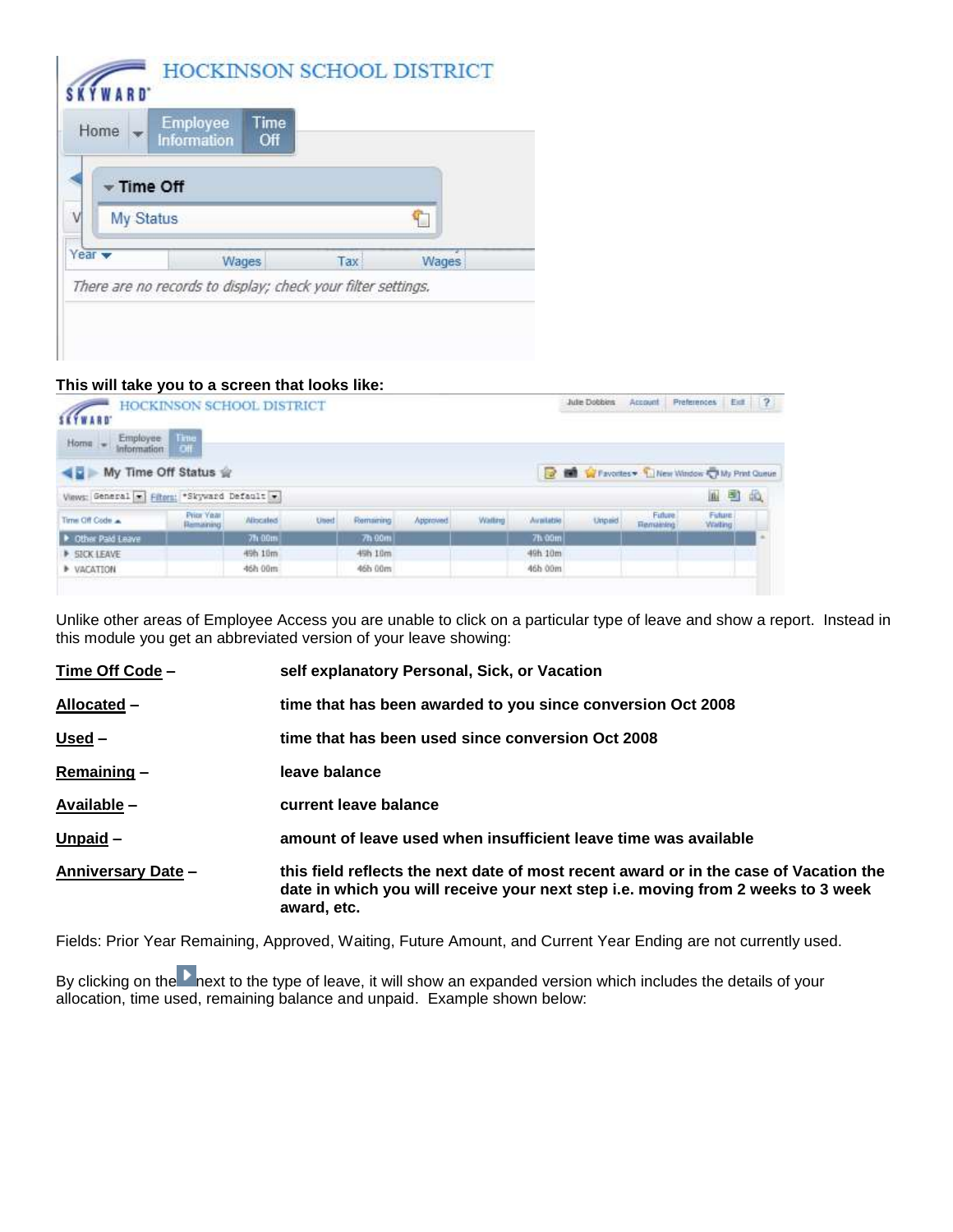#### **SKÝWARD**

| Employee<br>Home<br>Information                        | Time<br>Off                                                            |                           |         |           |           |         |           |               |
|--------------------------------------------------------|------------------------------------------------------------------------|---------------------------|---------|-----------|-----------|---------|-----------|---------------|
|                                                        |                                                                        |                           |         |           |           |         |           |               |
|                                                        | My Time Off Status $\hat{\mathbb{R}}$                                  |                           |         |           |           |         | ø         | 57Fa          |
| Views: General -                                       | Fiters: * Skyward Default                                              |                           |         |           |           |         |           |               |
| Time If Code ▲                                         | Prior Year<br>Remaining                                                | Allocated                 | Used    | Remaining | Approved  | Waiting | Available | U             |
| Personal Leave                                         |                                                                        | 41h 30m                   | 25h 00m | 16h 30m   |           |         | 16h 30m   |               |
| $\blacktriangledown$ Current Year (includes all dates) |                                                                        |                           |         |           |           |         |           |               |
|                                                        |                                                                        |                           |         |           |           |         |           |               |
| $\blacktriangleright$ Pending Requests                 |                                                                        |                           |         |           |           |         |           |               |
|                                                        | There are no Pending Requests available.                               |                           |         |           |           |         |           |               |
|                                                        | Time Off Transactions (up to today's date) Print Time Off Transactions |                           |         |           |           |         |           |               |
| Date                                                   |                                                                        | <b>Description/Reason</b> |         |           | Allocated | Used    | Remaining | <b>Unpaid</b> |
|                                                        | 02/10/2012 Fri                                                         | PERSONAL PAI / PERSONAL P |         |           |           | 8h 00m  | 16h 30m   |               |
|                                                        | 11/02/2011 Wed                                                         |                           |         |           |           | 0h 00m  | 24h 30m   |               |
|                                                        | 09/01/2011 Thu                                                         | Auto Accrual / Leave Roll |         |           | 16h 00m   |         | 24h 30m   |               |
|                                                        | 07/06/2011 Wed                                                         | PERSONAL PAI / PERSONAL P |         |           |           | 2h 00m  | 8h 30m    |               |
|                                                        | 06/09/2011 Thu                                                         | PERSONAL PAI / PERSONAL P |         |           |           | 2h 00m  | 10h 30m   |               |
|                                                        | 03/01/2011 Tue                                                         | PERSONAL PAI / PERSONAL P |         |           |           | 3h 00m  | 12h 30m   |               |
|                                                        | 02/24/2011 Thu                                                         | PERSONAL PAI / PERSONAL P |         |           |           | 4h 00m  | 15h 30m   |               |
|                                                        | 01/31/2011 Mon                                                         | PERSONAL PAI / PERSONAL P |         |           |           | 2h 00m  | 19h 30m   |               |
|                                                        | 12/29/2010 Wed                                                         | PERSONAL PAI / PERSONAL P |         |           |           | 4h 00m  | 21h 30m   |               |
|                                                        | 09/01/2010 Wed                                                         | Auto Accrual / Leave Roll |         |           | 16h 00m   |         | 25h 30m   |               |
|                                                        | More Time Off Transactions                                             |                           |         |           |           |         |           |               |
|                                                        |                                                                        |                           |         |           |           |         |           |               |

Note that you may view addition data by clicking on **More Time Off Transactions** or you may print clicking on

**Print Time Off Transactions** waiting for queued report to complete, displaying report and clicking on printer icon as in **other areas.**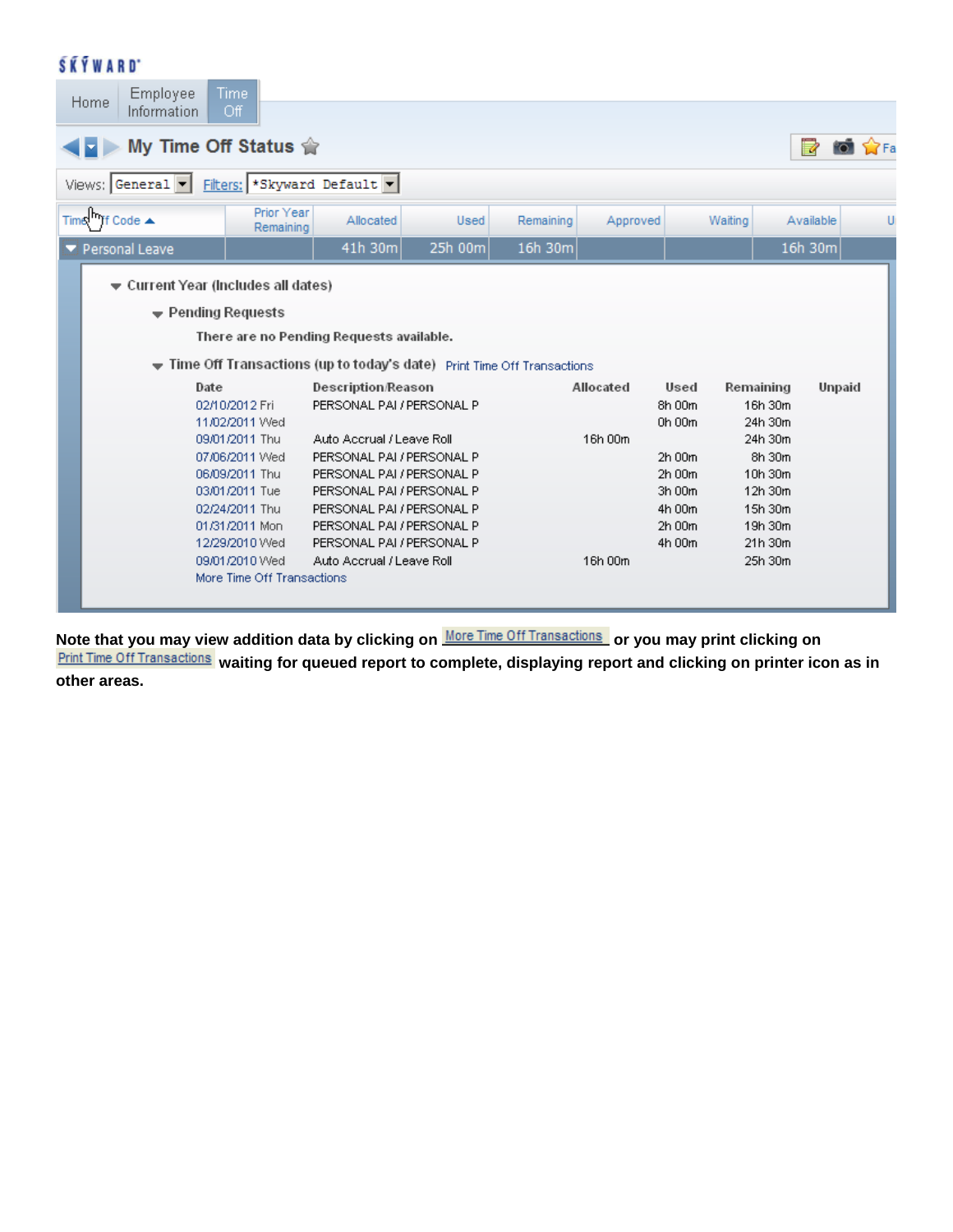### **Personal Information**

Click on **Employee Information and then select Personal Information from drop down menu.**

| Employee<br>Home<br>Time                     |    |                            |   |                            |   |
|----------------------------------------------|----|----------------------------|---|----------------------------|---|
| Off<br>Information<br>- Employee Information |    | - Payroll                  |   | - Professional Development |   |
| Personal Information                         | S  | Check History              |   | <b>History</b>             | C |
| Calendar                                     | Ð  | Calendar Year-to-Date      |   |                            |   |
| Modify HR Calendar Events                    | C. | Fiscal Year-to-Date        | 名 |                            |   |
| Accounts Payable Payments                    | t  | Direct Deposit Information | 临 |                            |   |
| Online Forms                                 | C. | W2 Information             |   |                            |   |
|                                              |    | W4 Information             |   |                            |   |
|                                              |    | Flex Information           |   |                            |   |

**On the left side of your screen you will see an assortment of areas you can access regarding your Personnel Info, Pay History, Time Off Status, Insurance, Accounts Payable Payment History and Attachments that have been posted to your file.**